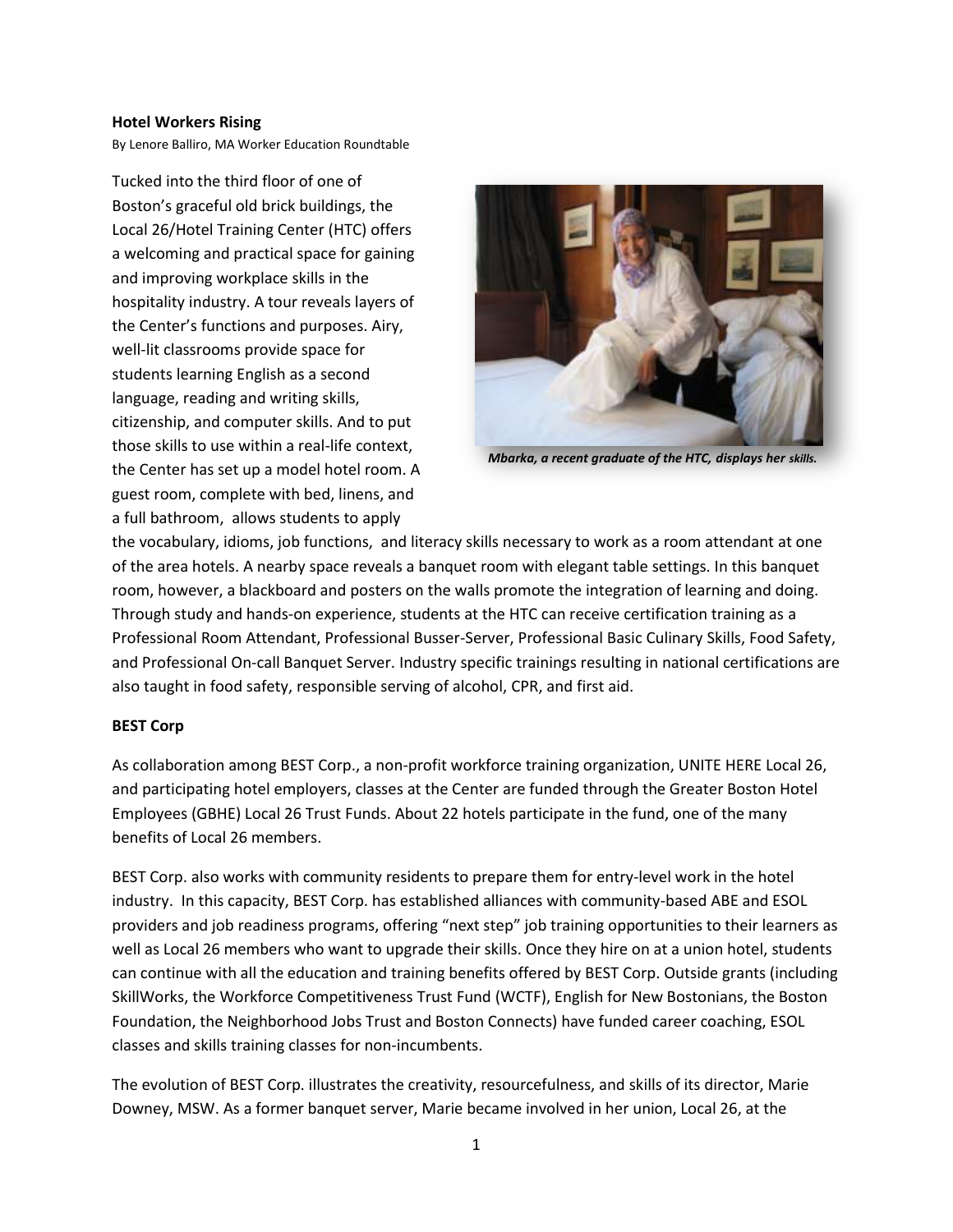request of one of her coworkers. She explained that Local 26 has a long history of involving members in the collective bargaining process. When it is time to renew contracts, members create committees to discuss their most pressing concerns.

"In 1986, what was on the top of peoples' minds was learning English," Marie said. "There was a large immigrant population then, as there is now, and room attendants make up the biggest part of the hotel



*Priscilla Enamorado displays her work in a culinary arts class*

industry. Immigrants are the backbone of the industry. So funding for English classes was included in the next collective bargaining cycle."

In addition, Local 26 received "seed money" from the state of Massachusetts as part of a statewide workplace education project. In collaboration with the Education Development Group (BEST Corp's predecessor), Local 26 began offering ESOL, GED, Citizenship, and Computer classes at the Local 26 Union Hall. A rapidly evolving industry necessitated a re-visioning of the workplace education program.

In 2004, with funding from the GBHE Local 26 Trust Fund, BEST Corp started up as an independent non-profit organization with a mission to analyze and respond to the educational needs of workers in the hospitality industry. ESOL classes were treated as a priority and viewed as an important component of a broader scope of services within the context of workforce development. It wasn't easy to make BEST Corp's vision a reality. But the

steadfastness and creative leadership of Downey, and the continued commitment on the part of Local 26 and the participating GBHE hotel employers to provide education support for their members, ensured BEST Corp's current success.

Attentive to varied funding streams to boost the budget, Downey wrote proposals and received grants from the Massachusetts Workforce Training Fund, WCTF, the Department of Industrial Accidents, SkillWorks and English for New Bostonians.

## **The Students**

Michelle came to the United States from Taishan Province in mainland China three years ago. Her first job at a nonunion Boston hotel paid poorly and offered no benefits. She enrolled in the housekeeping training at the HTC and soon after completing it she was hired at a union hotel, where the workers are represented by Local 26. "This one is better," she said. "Before I made less than \$9.00 for one hour. Now I make more than \$15.00 for one hour. I have benefits here too, but before I didn't. I can take classes, too, and they are free for me because I am part of Local 26."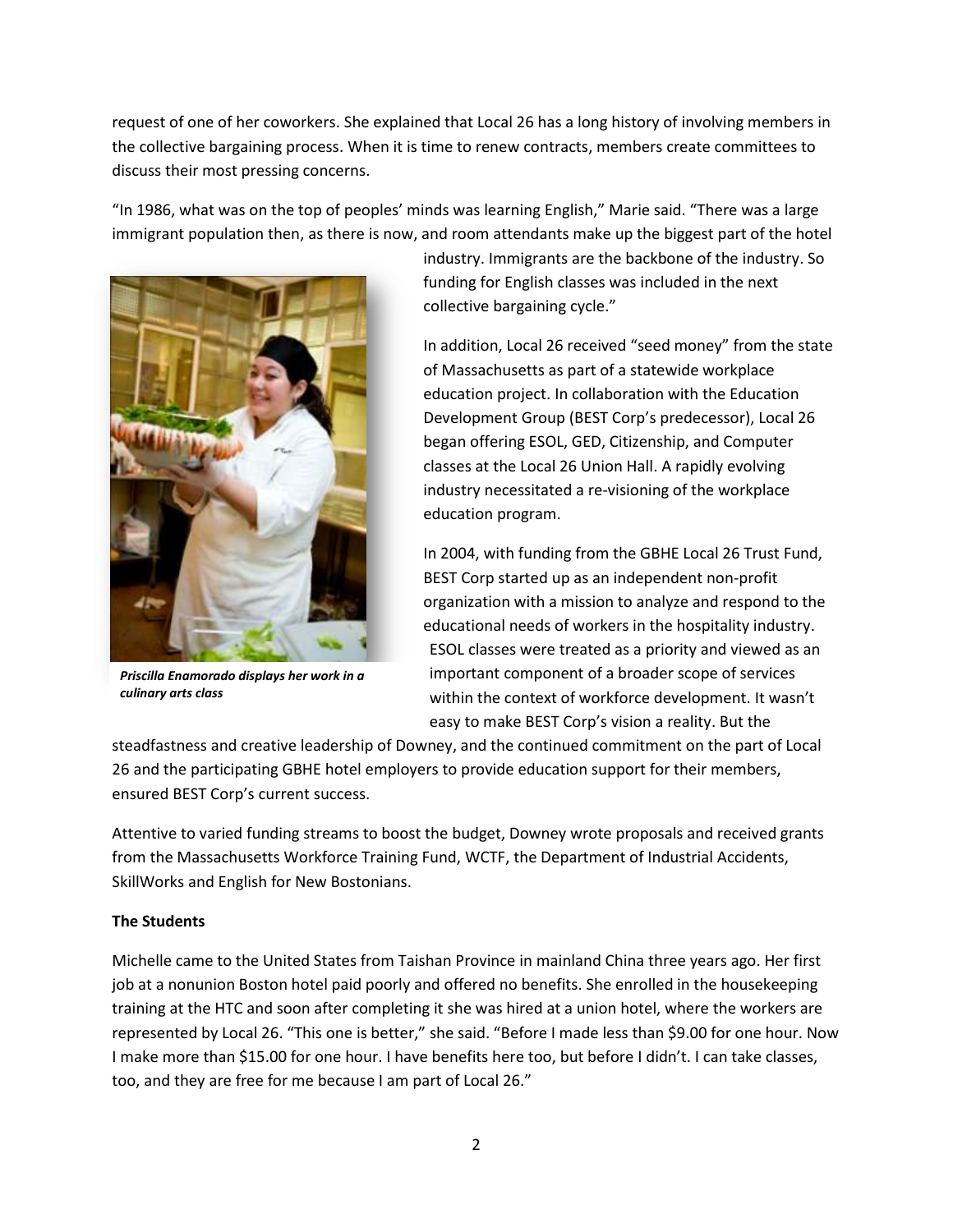Michelle continued to take advantage of her education benefits after she completed the housekeeping training, and it has paid off. She recently passed the citizenship test with the help of the citizenship class at the HTC. She is studying for her GED now. In addition, Michelle was invited to co-teach the housekeeping training classes for new students, where she teaches them to clean rooms and tests them on their new knowledge. Her experience and enthusiasm is benefitting others beyond herself.



*Students study at the HTC:* 

Mya, who came to the U.S from Burma, first enrolled in the culinary class at the HTC and received her certificate in 2008. This credential helped her to get a job in the kitchen of a union hotel. As a Local 26 member, she, like Michelle, continues to take classes. "I want to speak English very well," she says, "so I took the ESOL level 2, now I am at level 4 and 5." Mya also took classes in financial literacy and is interested in buying a house with her husband, Nyunt, who works in the hotel industry and studies at the Center. One of Mya's benefits through Local 26 is a \$10,000 grant for the purchase of a first home.

Soon Mya became interested in learning computer skills as well. "They taught me computer skills," she explained, "and now I'm a paid computer assistant there! Mbarka is another HTC client. "The moment I put my feet here, all the doors opened for me," Mbarka told me when I asked her about her experiences at the HTC.

"When I graduated from the room attendant program, the hotels came to the graduation, and I was hired at the moment." she said.

Mbarka loves her job at the hotel, but her passion is for cooking and she is pursuing her dream of working as a chef. She has recently completed the culinary program at HTC. The mother of three children, Mbarka learned to cook, like most Moroccan women, at nine years old, and has always loved it. Mbarka has been pleased to weave her expertise in Moroccan cuisine with the skills she learned in the HTC classes. For example, at the Room Attendant program graduation, Mbarka created and served Moroccan pies filled with fish or chicken. The staff still talks about her cooking with a dreamy look in their eyes. "I feel I am exposing them to my culture," she said, and that makes me feel good."

The HTC means more to Mbarka than preparing for and getting employment.

"This place is changing my life," she said. I'm very truthful from all my heart. When I first came here, I was lost—what I am going to do?" When she was referred to the HTC she found acceptance, support, and practical skills beyond what she imagined.

"I came here without friends; I found friends. I came here without a job; I found a job. I came here without an education; I found an education," Mbarka said. "This place is home. Everybody is accepted."